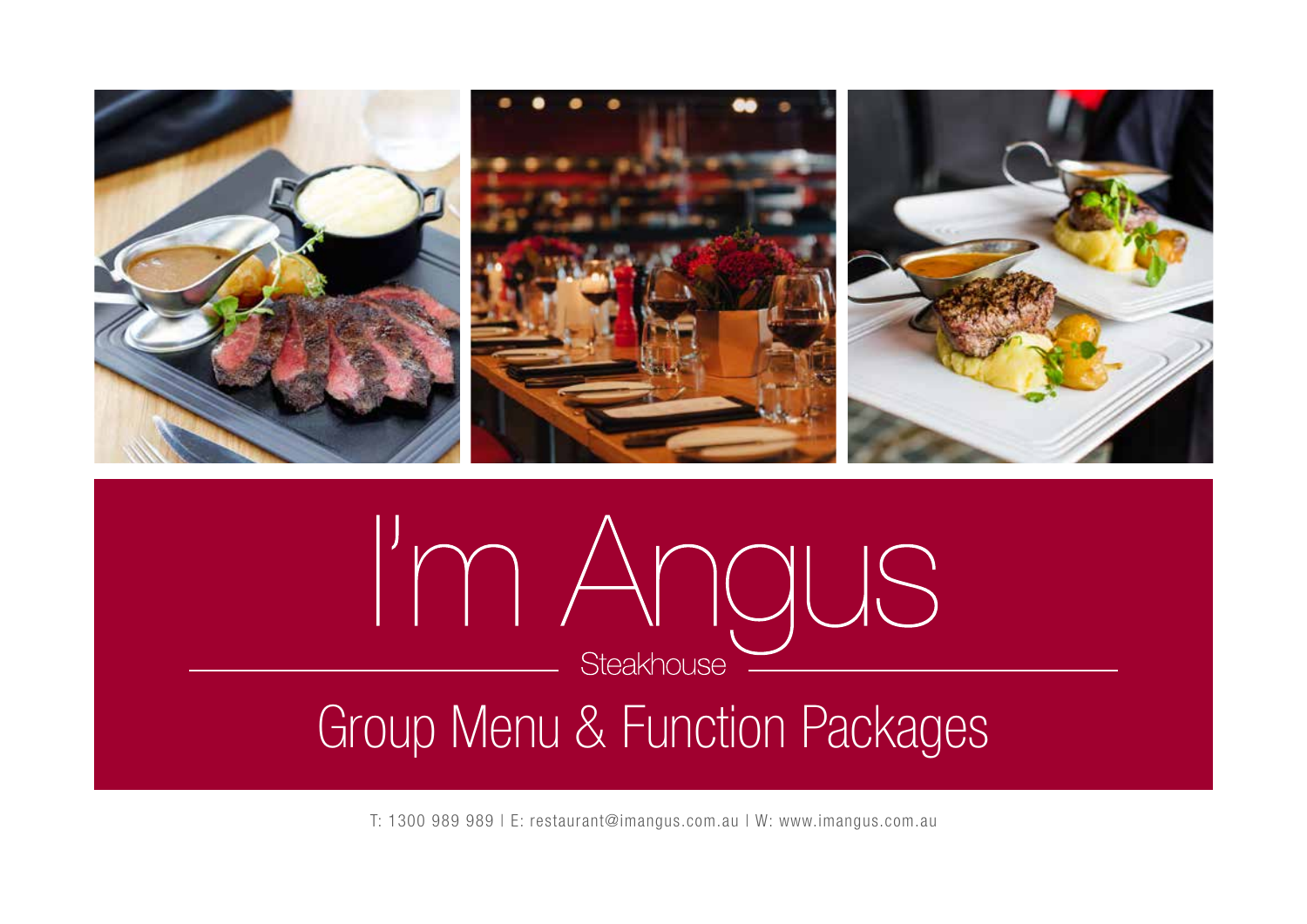

# About

I'm Angus pairs the finest Australian beef with superb international wines and worldclass views over Darling Harbour, all in a setting befitting of one of the city's most awarded steakhouses. The visually striking open chargrill at I'm Angus adds an impressive touch to any event and showcases the creative flair of the restaurant's chefs. Combining the warmth of a steakhouse that fuses contemporary style with traditional comforts, I'm Angus has key features incorporated into its design to make planning a function of any size a seamless affair. Spacious yet intimate, I'm Angus can offer specially tailored menus and beverage packages to suit almost any budget and range of dietary requirements.

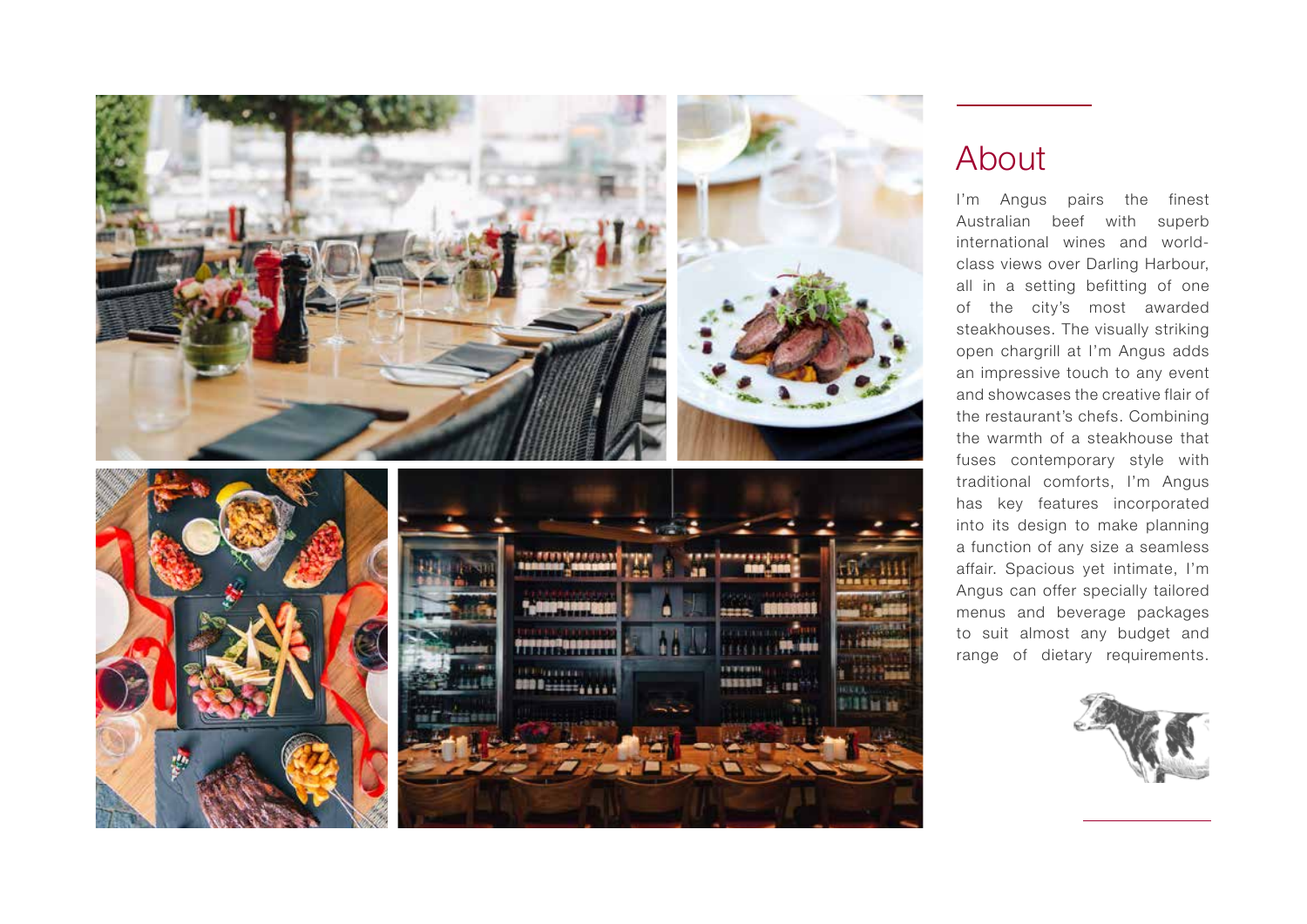# Group Menu One

**\$60pp** (Bread + 2 Course) **\$70pp** (Bread + 3 Course)

\*A choice of will be offered for groups up to 30 guests. Alternate serve is required for more than 30 quests (Max 3 options)

### **ON ARRIVAL**

HERB & GARLIC BREAD

## **ENTRÉE – choice of\***

SEARED SCALLOPS <sup>GF</sup> Pan seared scallops in the shell with lemon, parsley & caper butter sauce

*or* CHICKEN SKEWERS & GRILLED HALOUMI On baby rocket, drizzled with lemon vinaigrette

*or* CAESAR SALAD With baby cos, parmesan, croutons, bacon, anchovies & boiled egg

# **MAIN – choice of\***

On mash potato, with truffle butter

- *or* SALT & PEPPER CALAMARI Served with tzatziki
- *or* SLOW ROASTED FREE-RANGE CHICKEN BREAST Served with rosemary & thyme baby potatoes & creamy mushroom sauce
- *or* SPAGHETTI BOSCAIOLA With onion, mushroom, bacon & cream

Mains served with chips & salad to share

**DESSERT - choice of\***

With mixed berry compote, berry coulis, coconut crumble & chantilly

*or* STICKY DATE PUDDING With butterscotch sauce, pistachio crunch, brandy snap tuile & vanilla icecream

# Group Menu Two

**\$65pp** (Bread + 2 Course) **\$75pp** (Bread + 3 Course)

\*A choice of will be offered for groups up to 30 guests. Alternate serve is required for more than 30 quests (Max 3 options)

### **ON ARRIVAL**

HONEY, CHILLI & CHEESE ON TURKISH BREAD

## **ENTRÉE – choice of\***

SALT & PEPPER CALAMARI<br>With tzatziki

- *or* CHICKEN SOUVLAKI<br>With tzatziki & pita bread
- *or* ROCKET & PEAR SALAD Wild baby rocket leaves tossed with sliced corella pear, aged parmesan shavings & candied walnuts

# **MAIN – choice of\***

Served with roasted potatoes & dianne sauce

- *or* PAN SEARED SALMON FILLET With sumak, paris mashed potato & balsamic jus
- *or* HALF RACK GIANT PORK RIBS<br>Basted in chefs own famous tequila barbecue sauce

*or* SPAGHETTI MARINARA With prawns, calamari, scallops & local mussels, finished with garlic white wine & fresh tomato sauce

> Mains served with steamed vegetables & chips to share

# **DESSERT - choice of\***

With salted caramel, almond crispies, vanilla icecream & biscotti

*or* STICKY DATE PUDDING With butterscotch sauce, pistachio crunch, brandy snap tuile & vanilla icecream

# Group Menu Three

**\$75pp** (Dips + 2 Course) **\$85pp** (Dips + 3 Course)

\*A choice of will be offered for groups up to 30 guests. Alternate serve is required for more than 30 quests (Max 3 options)

**ON ARRIVAL**<br>TRIO OF DIPS TO SHARE Served with toasted turkish bread, tzatziki, smoked salmon & taramasalata

# **ENTRÉE – choice of\***

With olive oil, garlic & chilli

*or* CHARGRILLED GIPPSLAND LAMB CUTLET<br>Served with homemade black olive tapenade,

 toasted flat bread & sweet tomato & chilli jam

*or* WARM HALOUMI SALAD Roast butternut pumpkin, bell peppers & mustard vinaigrette

# **MAIN – choice of\***

Grainge sirloin served with prawns

*or* GRILLED BARRAMUNDI With roasted artichokes, crushed parsley potatoes & lemon infused extra virgin olive oil

*or* GRAINGE RIB-EYE Served on creamy mash & red wine jus

*or* KING PRAWN SPAGHETTI<br>King prawns tossed with chilli, garlic & finished in a traditional roasted tomato sauce

> Mains served with steamed vegetables & chips to share

# **DESSERT - choice of\***

Chef's selection of three cheese & accompaniments *or* BAILEYS CREME BRULEE With salted caramel, almond crispies, vanilla icecream & biscotti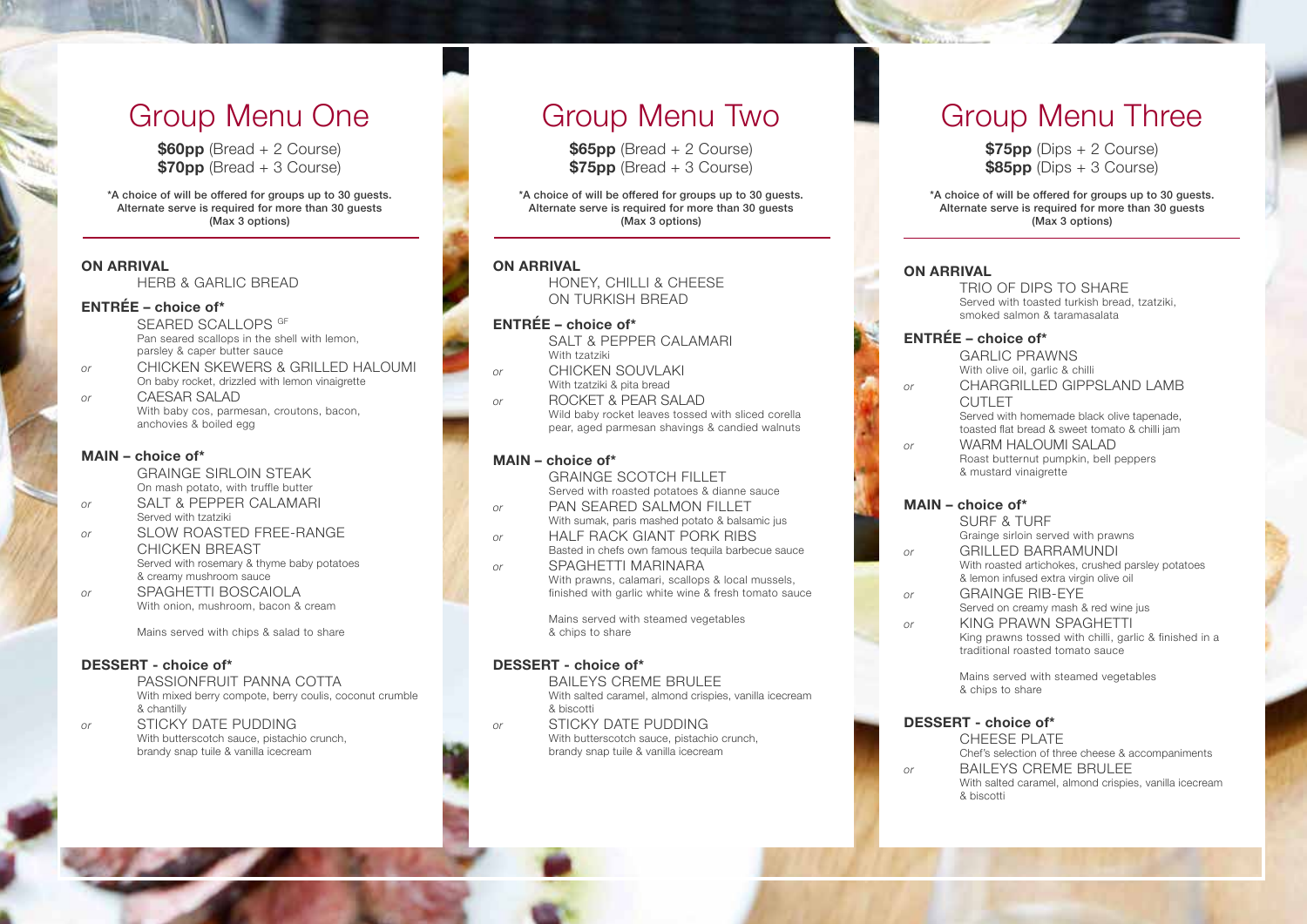# **House** Beverage Package

**\$35pp** (2 hours)

\*Other timings are available on request

## *Selection of wines*

**SPARKLING** Cockle Bay Cuvee Brut

**WHITE WINES** Nick's Private Label Semillon Sauvignon Blanc Nick's Private Label Chardonnay

**RED WINE** Nick's Private Label Cabernet Merlot

*Selection of tap & bottled beers* Hahn SuperDry Hahn Premium Light (bottles)

*Non alcoholic beverages* Soft Drinks, Fruit Juices, Still & Sparkling Mineral Water

**Add the Multi-Award Winning Vintage ~ Wynns Riddoch Cabernet Sauvignon 1998 Magnums (Coonawarra, SA) \$380 Per Magnum**

*Last drinks will be called 15mins prior to your allocated beverage package time completion. Multiple beverage orders per person will not be permitted in line with our RSA requirements.By law, management reserves the right to stop serving alcohol should a patron show signs of intoxication.*

# **Premium** Beverage Package

**\$40pp** (2 hours)

\*Other timings are available on request

## *Selection of wines*

**SPARKLING - Choice of 1** De Bortoli King Valley Prosecco (King Valley, VIC) Chandon Brut NV (Yarra Valley, VIC)

# **WHITE WINES - Choice of 2**

Little Pebble Sauvignon Blanc (Marlborough, NZ) Nashdale Lane Chardonnay (Orange, NSW) Jim Barry 'The Atherley' Riesling (Clare Valley, SA) Le Pezze Pinot Grigio (D.O.C) (Veneto, Italy)

**ROSE** Ete d'Elodie Rose IGP (Provence, France)

**RED WINES - Choice of 2** Opawa Pinot Noir (Marlborough, NZ) Earthworks 'Barossa' Shiraz (Barossa Valley, SA) McGuigan 'The Shortlist' Cabernet Sauvignon (Coonawarra, SA)

## *Selection of tap & bottled beers*

Hahn SuperDry Heineken Lager James Squire 150 Lashes Pale Ale (bottles) Stone & Wood Pacific Ale (bottles) Corona (bottles) Hahn Premium Light (bottles) James Squire Orchard Crush Apple Cider (bottles)

## *Non alcoholic beverages*

Soft Drinks, Fruit Juices, Still & Sparkling Mineral Water

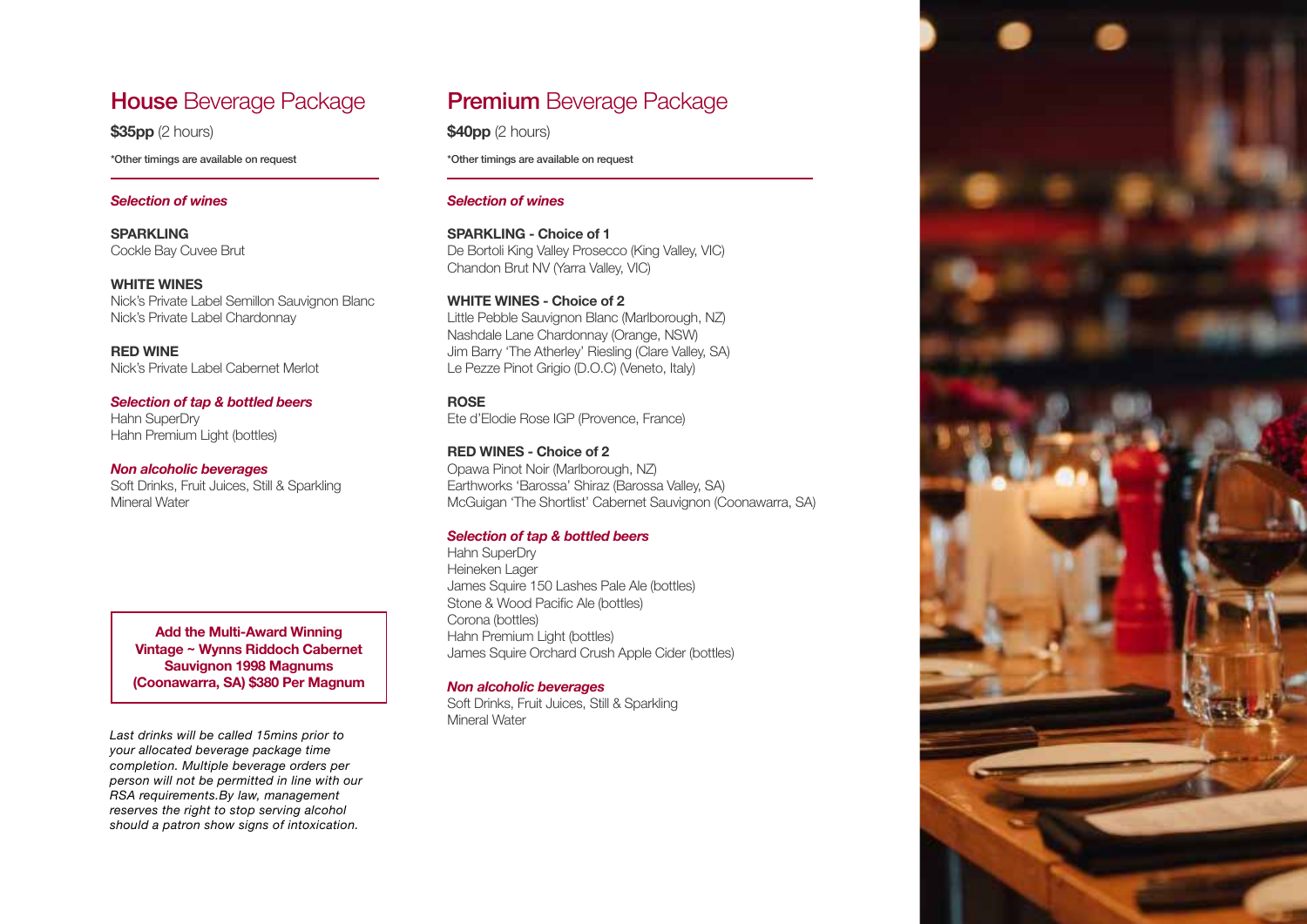# \$55.00 (Suitable for 12-16 guests) Min 48 hours notice required



"Darker Shade"

*Belgium Chocolate Brownie, Chocolate & Hazelnut Cream, Chocolate Crumble & Salted Caramel (Gluten Free)*



 "Hidden Passion" *Coconut Sponge, Passionfruit Cream & Crunchy Crumble (Gluten Free)*



"Forest Noire"

*Black Forest Sponge, Cherry Marmalade, Chocolate Cream & Chantilly Cream (Gluten Free)*



"Lemon Demon"

*Flourless Orange Cake, Lemon Curd & Caramelized Meringue (Gluten Free)*



 "Sassy Strawberry" *Macaron Sponge, Strawberry Compote, Strawberry Cream & Chantilly (Gluten Free)*



"So Nutty"

*Mud Cake, Peanuts Caramel Cream, Milk Chocolate Mousse, Dolce De Leche & Crunch (Gluten Free)*

## **CAKE ORDER - I'M ANGUS STEAKHOUSE CAKE PAYMENT DETAILS**

| Cake Message (Optional) |  |  |
|-------------------------|--|--|

ONLINE: https://www.nicksgroup.com.au/deposits/

**To pay online please use the above link. The reference is your cake selection, booking name and booking date.**

If you require other payment options, please contact the function coordinator or our central reservations team on 1300 989 989

I AGREE TO THE BOOKING TERMS & CONDITIONS (PLEASE REFER TO THE NEXT PAGE). T&C'S MAY CHANGE FROM TIME TO TIME AND YOUR BOOKING WILL BE BOUND BY THESE TERMS

Signature: 2000 Contract Contract Contract Contract Contract Contract Contract Contract Contract Contract Contract Contract Contract Contract Contract Contract Contract Contract Contract Contract Contract Contract Contract

age (Optional)

I do not wish to receive any information on events and promotions (please tick box).

PRIVACY POLICY: Nick's Seafood Restaurant, Cyren Bar Grill Seafood, I'm Angus Steakhouse and Adria Bar Restaurant collect specific personal information to assist in the processing of reservations and the delivery of servic information may also be used to communicate details of special events and updates about our services that we feel may be of interest. Information is collected through correspondence, phone contact and affiliated third part At any time you may ask for your personal details to be viewed or removed from our records. You can do this by contacting the privacy officer by phone T: 1300 989 989, email: privacy@nicksgroup.com.au, or via return mail

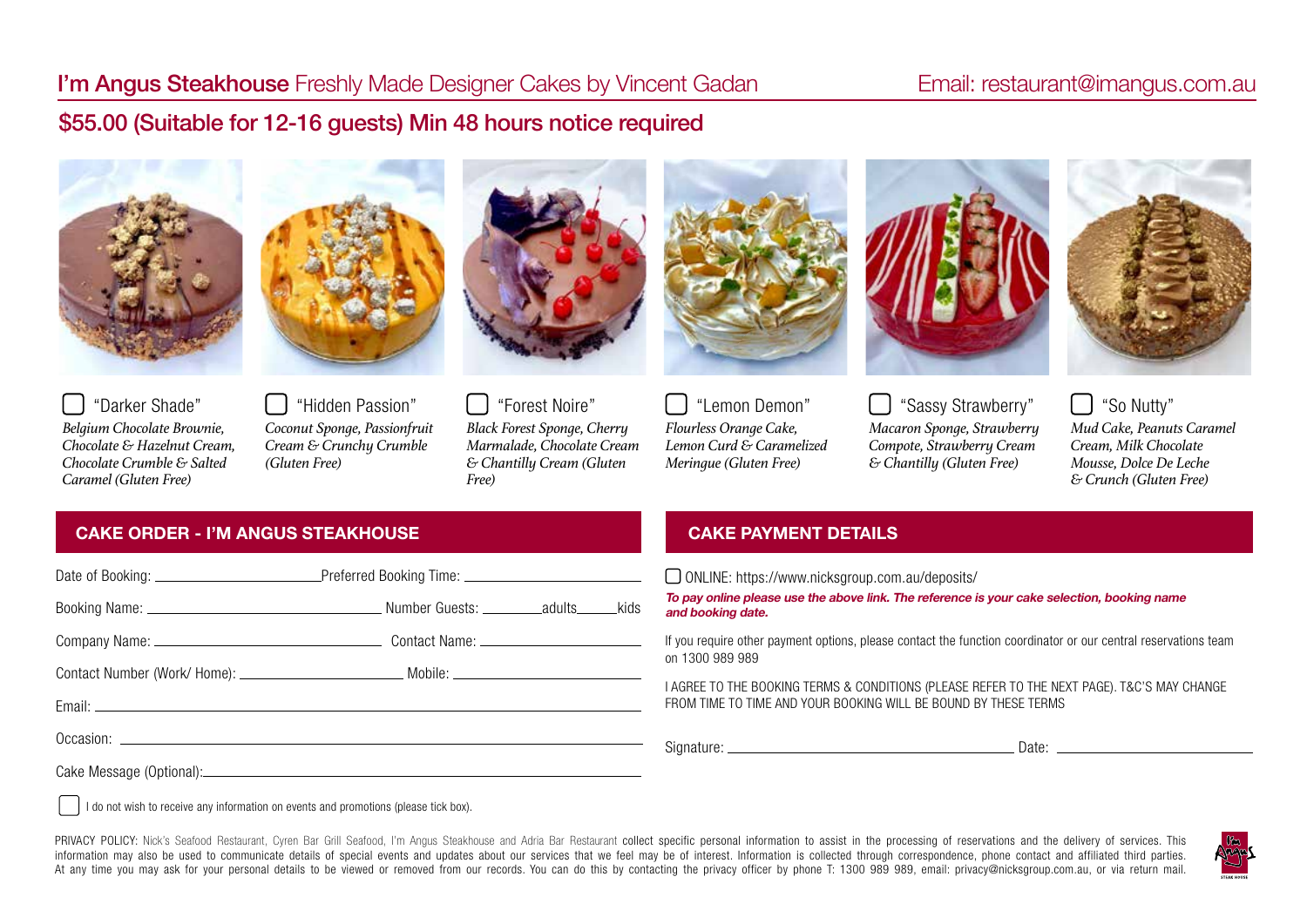# I'm Angus Steakhouse Booking Form

Please complete the below booking form, accepting our terms & conditions and email a scanned copy to **restaurant@imangus.com.au** in order to confirm your booking. All group bookings are required to confirm & cancel via email. Please note your booking is not confirmed until we receive this completed booking form and a confirmation email is sent back to you within 48hrs.

## **CHOICE OF MENU**

# SIT DOWN SELECTION

- GROUP MENU 1 (Bread, Entree & Main) A\$60.00
- $\Box$ GROUP MENU 1 (Bread, Main & Dessert) A\$60.00
- GROUP MENU 1 (Bread & 3 Courses) A\$70.00
- GROUP MENU 2 (Bread, Entree & Main) A\$65.00
- GROUP MENU 2 (Bread, Main & Dessert) A\$65.00
- GROUP MENU 2 (Bread & 3 Courses) A\$75.00
- GROUP MENU 3 (Dips, Entree & Main) A\$75.00
- GROUP MENU 3 (Dips, Main & Dessert) A\$75.00  $\Box$
- GROUP MENU 3 (Dips & 3 Courses) A\$85.00
- $\Box$  A LA CARTE ONLY (Available for Groups up to 11 adults only)

# BEVERAGE SELECTION

□ HOUSE BEVERAGE PACKAGE (2h) A\$35.00 PREMIUM BEVERAGE PACKAGE (2h) A\$40.00 O DRINKS ON CONSUMPTION

## **BOOKING INFORMATION - I'M ANGUS STEAKHOUSE PAYMENT DETAILS ~ A deposit of AUD\$25 per adult is required**

ONLINE: https://www.nicksgroup.com.au/deposits/

The reference is your booking name and date.

If you require other payment options, please contact the function coordinator or our central reservations team on 1300 989 989

I AGREE TO THE BOOKING TERMS & CONDITIONS (PLEASE REFER TO THE NEXT PAGE). T&C'S MAY CHANGE FROM TIME TO TIME AND YOUR BOOKING WILL BE BOUND BY THESE TERMS

Signature: 2000 Contract Contract Contract Contract Contract Contract Contract Contract Contract Contract Contract Contract Contract Contract Contract Contract Contract Contract Contract Contract Contract Contract Contract

I do not wish to receive any information on events and promotions (please tick box).

PRIVACY POLICY: Nick's Seafood Restaurant, Cyren Bar Grill Seafood, I'm Angus Steakhouse and Adria Bar Restaurant collect specific personal information to assist in the processing of reservations and the delivery of servic information may also be used to communicate details of special events and updates about our services that we feel may be of interest. Information is collected through correspondence, phone contact and affiliated third part any time you may ask for your personal details to be viewed or removed from our records. You can do this by contacting the privacy officer by phone T: 1300 989 989, email: privacy@nicksgroup.com.au, or via return mail.